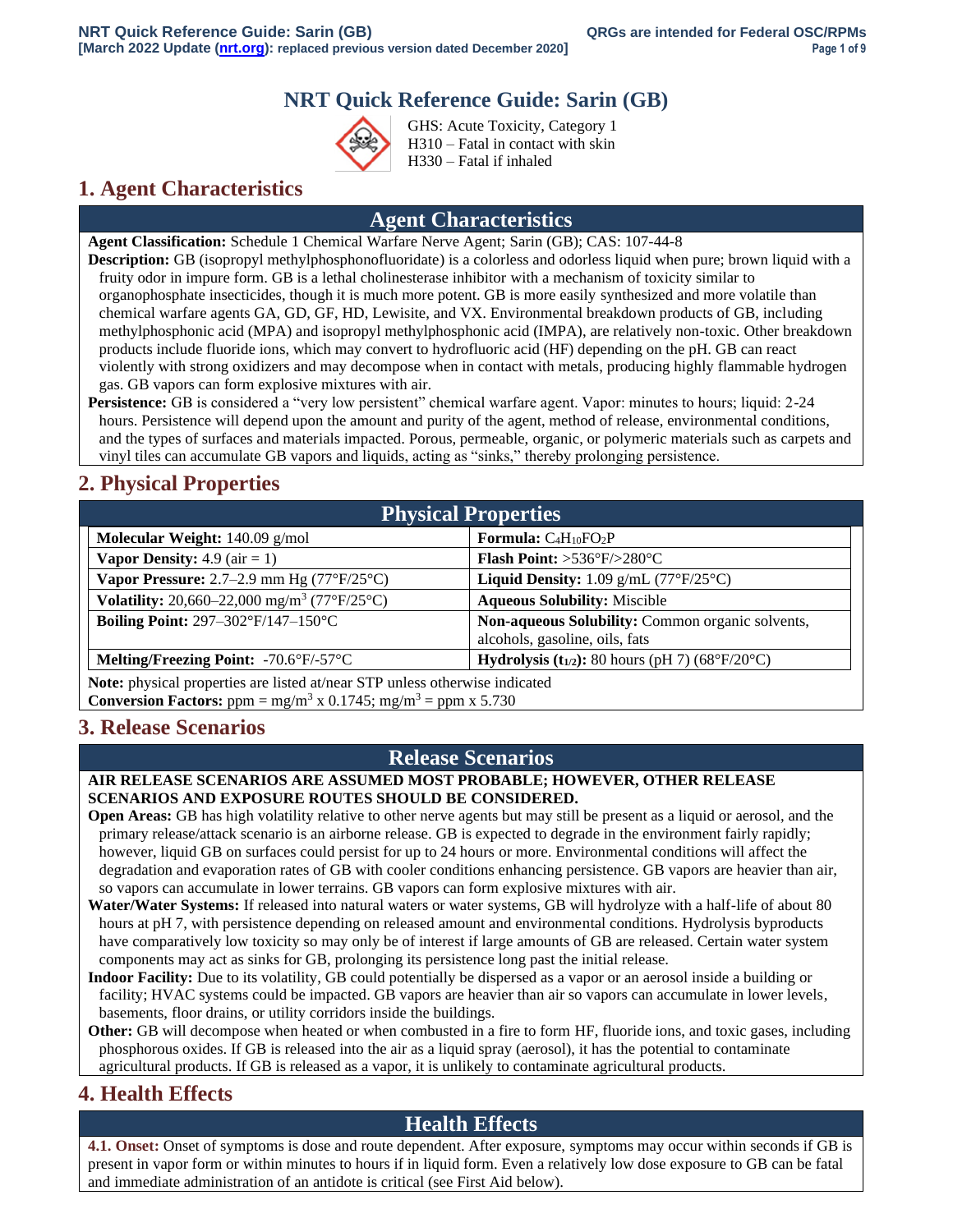**4.2. Signs/Symptoms:** Initial symptoms will vary depending on dose and exposure route. The following is a general list of possible symptoms. The severity of effects depends upon the dosage. Initial effects from a sublethal amount of GB by vapor exposure are different from initial effects from similar amount of liquid GB on skin. **Mild/Moderate:**

- **Vapor, small dose:** Reduction in pupil size (miosis), dimness of vision, runny nose (rhinorrhea), tightness of chest (dyspnea), difficulty in breathing, headache, and salivation. *Time of onset:* seconds to minutes after exposure.
- **Liquid on skin, small to moderate dose:** Sweating or muscle twitching at site of exposure, nausea, vomiting, feeling of weakness. *Time of onset:* 10 minutes to 18 hours after exposure.

#### **Moderate/Severe:**

- **Vapor, large dose:** All of the above, plus sudden loss of consciousness, convulsions, temporary cessation of breathing (apnea), paralysis from reduced muscle tone (flaccid paralysis), copious nasal secretions, increased miosis (to level of pinpointing of pupils).
- **Liquid on skin, large dose:** All of the above, plus sudden loss of consciousness, convulsions, temporary cessation of breathing (apnea), paralysis from reduced muscle tone (flaccid paralysis), copious nasal secretions, diarrhea.

**Severe:** All of the above, plus severe breathing difficulty or cessation of breathing; generalized muscular twitching, weakness, or paralysis; convulsions; loss of consciousness, involuntary defecation and urination, coma, death. *Vapor, time of onset:* seconds to minutes after exposure; *Skin, time of onset:* minutes to an hour after exposure.

### **4.3. Exposure Routes:**

**Inhalation:** A primary exposure route; inhalation of very small concentrations can produce health effects.

**Skin:** Direct contact with liquid agent is especially toxic. Moderate to severe signs/symptoms occur at, but are not limited to, the site of contact. Exposure can also result from dermal absorption of vapors.

**Eyes:** Eyes are the most sensitive target organs of nerve agent exposure. Miosis (reduction in pupil size) will typically be the first sign of exposure.

**Ingestion:** Contaminated drinking water and foods are the most likely route for ingestion of GB. Target organ from ingestion is the GI tract.

### **5. Effect Levels**

### **Effect Levels**

**5.1. Air (inhalation vapor hazard):** Acute Exposure Guideline Levels (AEGLs) for general population one-time exposure emergency scenarios for GB (complete definitions are available at: [https://www.epa.gov/aegl\)](https://www.epa.gov/aegl).

| AEGL Level in $mg/m3$ , at various exposure durations<br>10                   |        | 30     | 1 hr.  | 4 hr.  | 8 hr.  |
|-------------------------------------------------------------------------------|--------|--------|--------|--------|--------|
|                                                                               | min.   | min.   |        |        |        |
| <b>AEGL 1:</b> Threshold mild effects                                         | 0.0069 | 0.0040 | 0.0028 | 0.0014 | 0.0010 |
| <b>AEGL 2:</b> Potentially irreversible effects or impaired ability to escape | 0.087  | 0.050  | 0.035  | 0.017  | 0.013  |
| <b>AEGL 3:</b> Threshold for severe effects/medical needs/increasing          | 0.38   | 0.19   | 0.13   | 0.070  | 0.051  |
| potential for lethality                                                       |        |        |        |        |        |

**American Industrial Hygiene Association (AIHA) Emergency Response Planning Guidelines (ERPGTM)** are not established/determined for GB.

**5.2. Dermal (liquid hazard):** Effects are likely to appear within minutes to hours of dermal exposure, with variation in latency and severity of reported health effects depending on dose, duration, and anatomical area of contact, as well as temperature of surrounding area. Clinical manifestations range from sweating, muscle twitching, and gastrointestinal distress following limited exposure (one small drop on skin) to convulsions, paralysis, loss of consciousness, and death.

## **6. Exposure Guidelines**

### **Exposure Guidelines**

**6.1. Airborne Exposure Limits (AELs):** CDC has issued recommendations for protecting human health from potential adverse effects of exposure to this agent.

(refer to: NIOSH ERSH-DB, [https://www.cdc.gov/NIOSH/ershdb/EmergencyResponseCard\\_29750001.html\)](https://www.cdc.gov/NIOSH/ershdb/EmergencyResponseCard_29750001.html)

[original source: CDC, National Center for Environmental Health (NCEH), Final Recommendations for Protecting Human Health from Potential Adverse Effects of Exposure to Agents GA (Tabun), GB (Sarin), and VX; 68 FR 58348-58351 (October 9, 2003)]

**CDC/NCEH IDLH** = 0.1 mg/m<sup>3</sup>; workers should remove themselves immediately from exposure if the concentration is reached at any point in time

**CDC/NCEH STEL** =  $0.0001$  mg/m<sup>3</sup> ( $1 \times 10^{-4}$ ); exposure at the STEL should not exceed 15 minutes or occur more than 4 times per day, and 60 minutes should pass between successive exposures at this concentration

**CDC/NCEH Worker Population Limit (WPL)** =  $0.00003$  mg/m<sup>3</sup> ( $3 \times 10^{-5}$ )

**CDC/NCEH General Population Limit (GPL)** =  $0.000001$  mg/m<sup>3</sup> ( $1 \times 10^{-6}$ )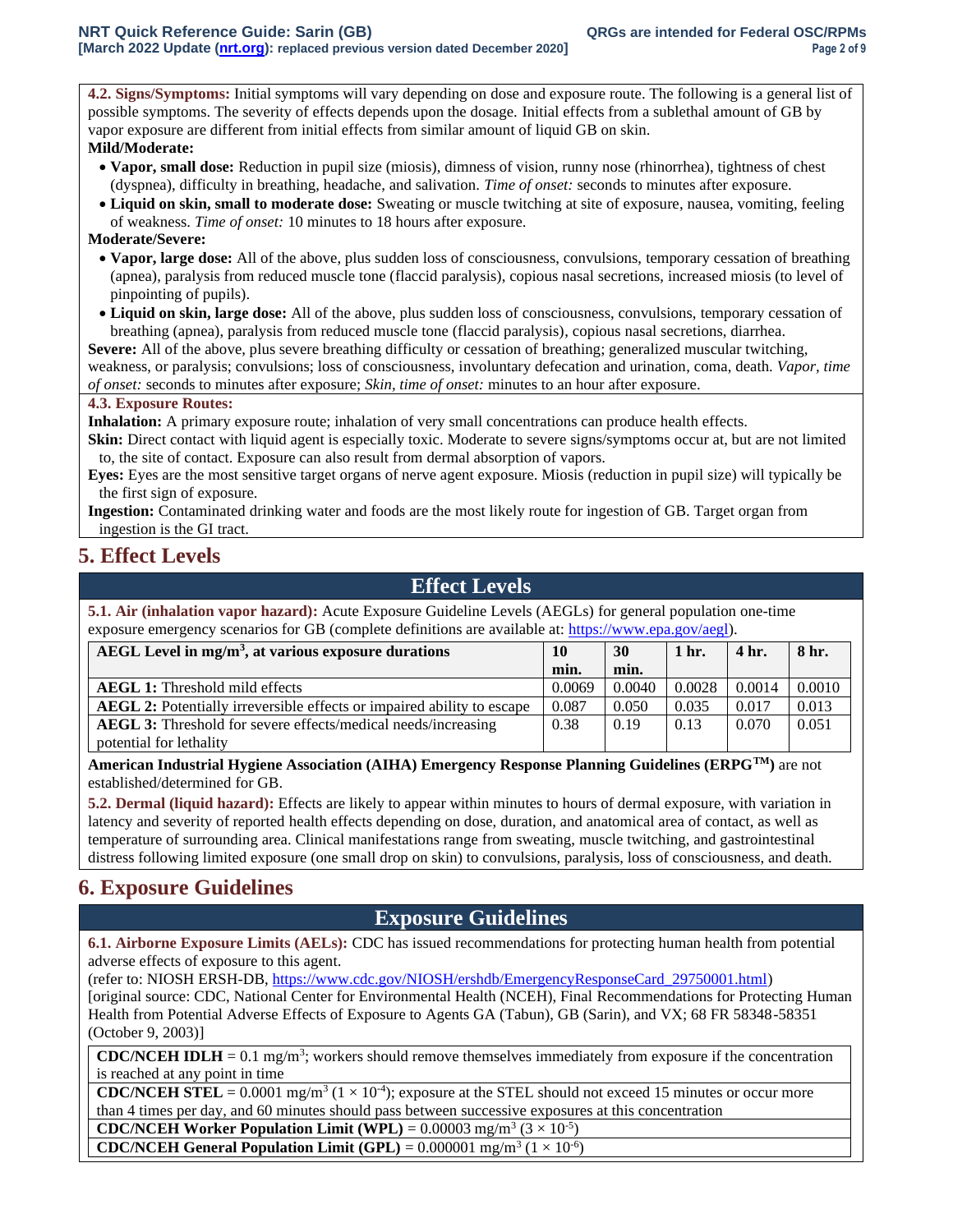|  |  | <b>6.2. Occupational:</b> $(NA = not available)$ |  |
|--|--|--------------------------------------------------|--|
|--|--|--------------------------------------------------|--|

| $NIOSH IDLH = NA$         | <b>OSHA PEL</b> = NA         |
|---------------------------|------------------------------|
| <b>NIOSH REL-TWA</b> = NA | $ACGIH TLV-TWA = NA$         |
| NIOSH REL-STEL $= NA$     | $\angle$ ACGIH TLV-STEL = NA |

### **6.3. Population:**

**Soil: USAPHC Health Based Environmental Screening Levels (HBESL)** = 32 mg/kg over work life for Industrial Soil; 1.3 mg/kg over lifetime for Residential Soil.

**Drinking Water:** EPA Provisional Advisory Levels (PALs): see below for more information.

**EPA Provisional Advisory Level (PAL):** PALs represent chemical concentrations in air or water above which varying health effects (PAL1, PAL2, PAL3) are expected – they are developed for 24-hour, 30-day, and 90-day exposure durations. In the event of a nationally significant or large-scale chemical release, EPA can provide PALs to appropriate end-users and stakeholders as needed (they are not currently available to the public) to evaluate the severity of the situation, identify potential human health outcomes, and determine the most appropriate course of action; contact: [CESER@epa.gov,](mailto:CESER@epa.gov) for information on and access to the PALs. (Note: PALs are not intended to define cleanup levels.)

### **7. Personnel Safety**

### **Personnel Safety**

**Note:** Personal Protective Equipment (PPE) selection (levels A-D), medical surveillance requirements, First Aid options, and personnel decontamination may vary depending upon the amount and purity of agent, site conditions, and the release scenario. Additional information on personnel safety and PPE selection criteria can be found at:

[www.cdc.gov/niosh/ershdb.](http://www.cdc.gov/niosh/ershdb) We also recommend that responders check their own internal procedures (i.e., SOPs), if applicable.

#### **7.1. Medical:**

**Pre-incident:** A baseline cholinesterase activity determination and an annual physical and respiratory function exam. **During Incident:** Conduct periodic on-site medical monitoring, observe for any signs and symptoms as per HEALTH EFFECTS section above and treat accordingly as per First Aid section below.

**Post-incident:** Post-incident medical surveillance is required.

**7.2. First Aid:** Immediately remove person from affected area and remove contaminated clothing and articles. Wash bare skin immediately with water, or warm, soapy water if available, at normal household pressures (~50-60 psi) for three minutes, ensure thorough soaking. Rinse eyes exposed to liquid agent with potable water for 15 minutes.

**ANTIDOTE: Atropine, 2-PAM Chloride injections (Duo Dote/Mark II kits)/ATNAA-Antidote Treatment Nerve Agent Autoinjector. Antidote kit should only be administered as per pre-incident training.** [Recommended dosages](https://www.cdc.gov/NIOSH/ershdb/EmergencyResponseCard_29750001.html) of atropine and 2-PAM Chloride injections will vary depending on patient age and physical findings (mild/moderate or severe). Follow manufacturer's directions and adhere to all SOPs or recommendations developed by individual responder's agency.

**Other:** RSDL (Reactive Skin Decontamination Lotion), an FDA-cleared kit with a sponge impregnated with a lotion to remove or neutralize chemical warfare agents from contaminated skin. Apply RSDL immediately to area of skin with suspected exposure to a chemical warfare agent (do not wait for symptoms) and wipe affected area using a scrubbing action, rinse with water when time permits.

Send person for follow-up medical attention and evaluation. If cleared to resume work, continue to monitor for signs/symptoms and treat accordingly.

#### **7.3. Personal Protective Equipment (PPE):**

**GENERAL INFORMATION:** NIOSH-certified Chemical, Biological, Radiological, Nuclear (CBRN) Self Contained Breathing Apparatus (SCBA), NIOSH-approved Air Purifying Respirators (APR) or Powered Air Purifying Respirators (PAPR), full-face masks, and protective clothing should be used. Level A protection should be used until monitoring results confirm identity and concentration of contaminant. Pre-incident training and exercises on the proper use of PPE are recommended.

Per NIOSH guidance –

**LEVEL A:** Recommended for the initial response to a GB incident. NIOSH-certified CBRN full-face-piece SCBA operated in pressure-demand mode with Level A suit that provides protection against CBRN agents. Level A provides the greatest level of skin (totally-encapsulating chemical protective suit and chemical-resistant inner and outer gloves, along with chemical-resistant boots with steel toe and shank), respiratory (SCBA), and eye protection when the contaminant identity or concentration is unknown. Select Level A when the GB concentration is unknown or above the IDLH or AEGL-2, and when there is a potential of ocular or dermal exposure.

**LEVEL B:** Pressure-demand SCBA (NIOSH-certified CBRN full-face-piece SCBA) with Level B protective suit that provides protection against CBRN agents. Level B provides the highest level of respiratory protection (SCBA) when a lesser level of skin protection is required. Select Level B when the GB concentration is unknown or above the IDLH or AEGL-2, and when dermal exposure is less of a risk. Level B differs from Level A in that it typically incorporates a nonencapsulating, splash-protective, chemical-resistant outer suit that provides protection against most liquids but is not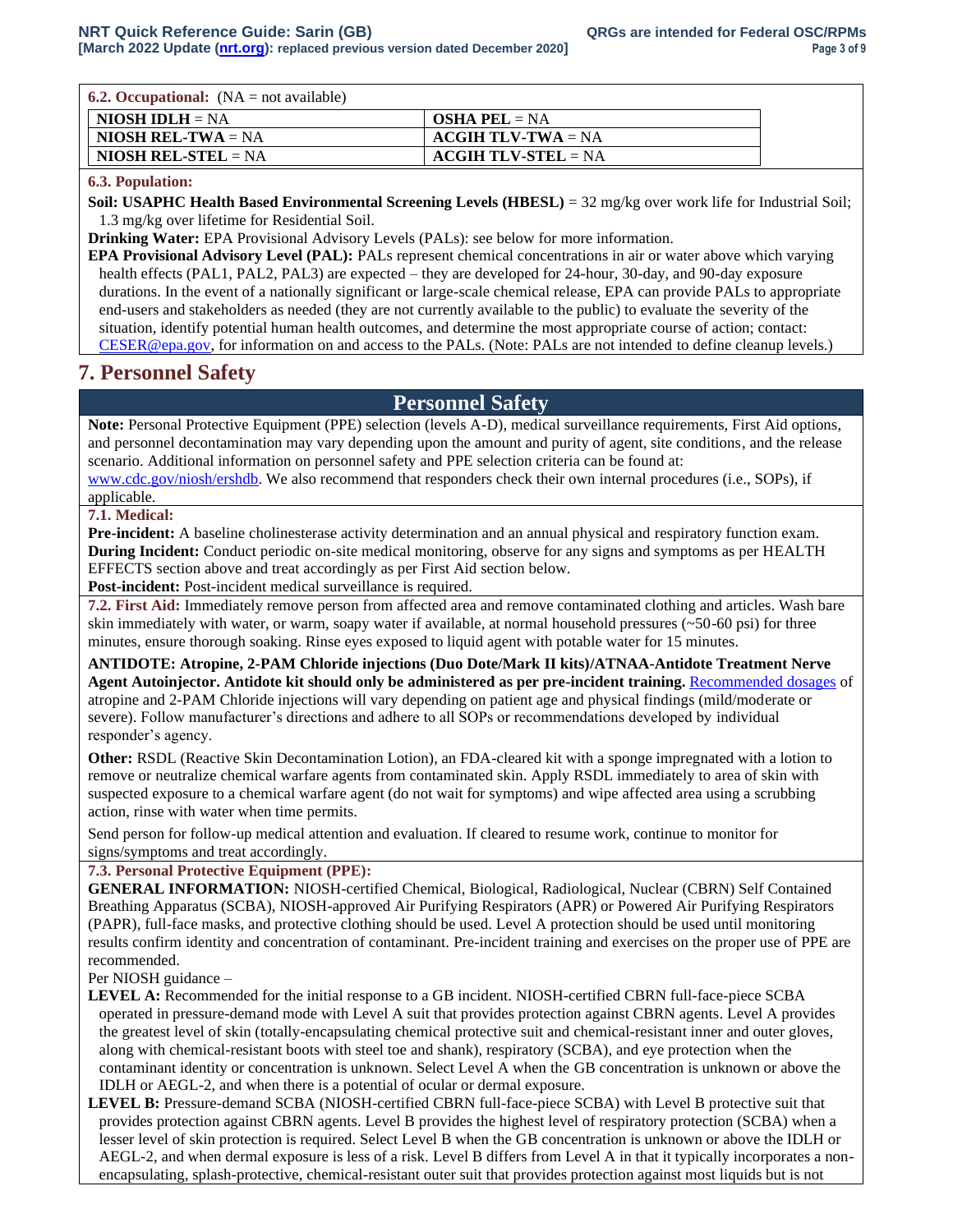vapor tight (hooded chemical-resistant outer suit and chemical-resistant inner and outer gloves, along with chemicalresistant boots with steel toe and shank).

- **LEVEL C:** May be selected when the contaminant identity and concentration are known and the respiratory protection criteria factors for the use of APR or PAPR (i.e., < IDLH, warning properties) are met. Level C may be appropriate when decontaminating personnel or equipment. Level C still incorporates hooded chemical-resistant outer suit that provides protection against CBRN agents, chemical-resistant inner and outer gloves, and chemical-resistant boots with steel toe and shank.
	- For air levels greater than AEGL-2: NIOSH-certified CBRN tight-fitting PAPR with a filter or a combination organic vapor, acid gas, and particulate cartridge/filter combination or a continuous flow respirator.
	- For air levels greater than AEGL-1: NIOSH-certified CBRN tight-fitting APR with a canister-type gas mask or CBRN PAPR.
- **LEVEL D:** Select Level D when the contaminant is known and the concentration is below the appropriate occupational exposure limits or less than AEGL-1 for the stated duration times. PPE includes coveralls or other work clothes, boots, and gloves.

**Downgrading PPE levels can be considered only when the identity and concentration of the contaminant and the risks of dermal exposure are known, and must be accompanied by on-site monitoring.**

## **8. Personnel Decontamination**

## **Personnel Decontamination**

### **8.1. Personnel Decontamination Procedure:**

Tents, berms, and collection vessels should be able to maintain copious amounts of wastewater in a contained and safe manner. Procedures should be in place to treat and replace contaminated materials used during the decontamination process as well as replace necessary chemicals and decontamination solutions.

Prior to entering the hot zone, all personnel are required to familiarize themselves with the site-specific personnel decontamination procedures.

Personnel decontamination should take place in a decontamination area comprised of two decontamination corridors (one for entering and one for exiting). Position corridors upwind and uphill of release area; exit should be upwind and uphill of entrance. Detergent and water solution (pH>8, but <10.5), soft brushes, and durable 6-mil polyethylene bags should be provided.

Personnel decontamination area workers need to wear appropriate PPE as indicated below. Be aware that absorbed agent can be released from clothing and skin as a gas.

Conduct personnel decontamination per NIOSH ERSH-DB:

[https://www.cdc.gov/NIOSH/ershdb/EmergencyResponseCard\\_29750001.html](https://www.cdc.gov/NIOSH/ershdb/EmergencyResponseCard_29750001.html)

- Emergency Responders: Use soft brush to wash PPE with soap and detergent solution in a downward motion, getting into all folds. Repeat washing and rinsing until thoroughly clean. Remove PPE by rolling downward from head; avoid pulling PPE over the head. Remove SCBA last, and place all PPE in polyethylene bags.
- Patient/victim: Remove all clothing down to at least undergarments, and place in polyethylene bags. Thoroughly wash and rinse skin with soap and water solution, taking care not to break the skin and covering all open wounds. Cover patient/victim (e.g., blanket, towels, Tyvek) and move to treatment area. If available in decontamination kit, apply RSDL immediately to area of skin with suspected exposure to a chemical warfare agent (do not wait for symptoms) and wipe affected area using a scrubbing action, rinse with water when time permits.

**8.2. Personnel Decontamination Procedures by Zone/Step:** (attendants will verbally direct personnel through each step)

#### **Conducted in Hot Zone (exclusion zone)**

| Equipment | Place equipment taken into the Hot Zone on a plastic covered table or container provided prior to entering |
|-----------|------------------------------------------------------------------------------------------------------------|
| Drop      | the contamination reduction corridor. Equipment will either be reused if more than one entry is planned or |
|           | will be decontaminated later.                                                                              |

#### **Conducted in Warm Zone (contamination reduction zone)**

|                | Sample<br>Drop                         | Place samples in a container provided for sample decontamination. Care needs to be taken to ensure that<br>workers maintain chain-of-custody of samples. It is recommended that samples are decontaminated in a<br>separate decontamination line.                                                                                                                                                                                                                                                                                                                                                                                       |
|----------------|----------------------------------------|-----------------------------------------------------------------------------------------------------------------------------------------------------------------------------------------------------------------------------------------------------------------------------------------------------------------------------------------------------------------------------------------------------------------------------------------------------------------------------------------------------------------------------------------------------------------------------------------------------------------------------------------|
| $\mathcal{E}$  | <b>Outer Boot</b><br>and Glove<br>Wash | The purpose of this step is to enable physical removal of gross contamination if contamination is visible. If<br>gross contamination is not visible, this step may be skipped. Wash outer boots and then outer gloves using<br>designated decontaminating agents as specified in HASP (e.g., soap and water, trisodium phosphate<br>substitute, or diluted bleach).                                                                                                                                                                                                                                                                     |
| $\overline{4}$ | Glove, Boot,<br>and Suit<br>Wash       | Wash all outer surfaces in a contained area (e.g., kiddie pool) using a pressurized spray with designated<br>decontamination solution. Start with decontaminating boots and gloves, then work on suit from the top down,<br>including SCBA/PAPR casing. Decontamination personnel should conduct this step. Care should be taken to<br>ensure that all areas are decontaminated, including around zipper, arms, front torso, and any other area that<br>could have come in contact with contamination. The solution used for decontamination should be contained,<br>collected, and disposed of properly from the decontamination line. |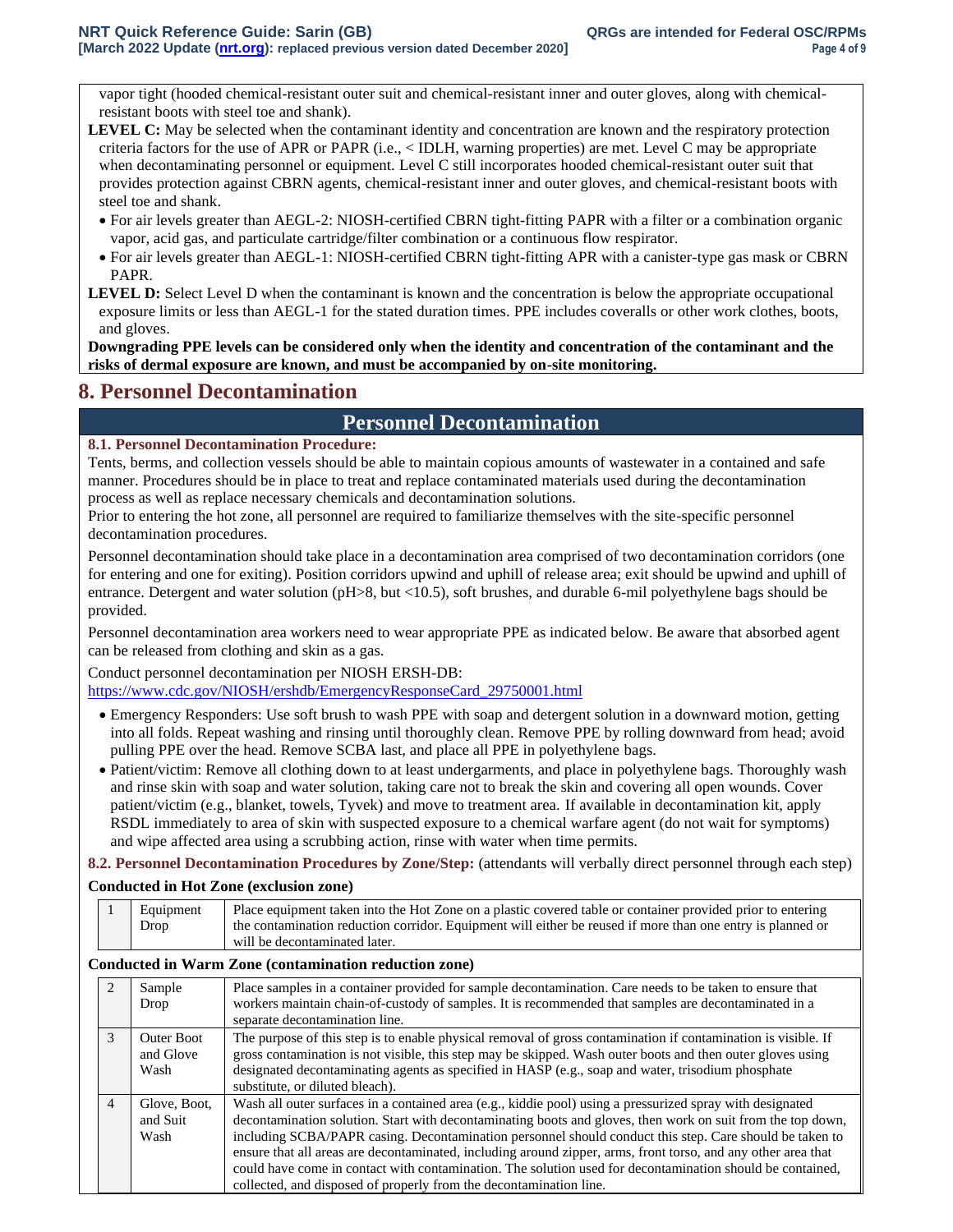|   | Outer Glove,<br>Boot, and<br>Suit | While sitting on a stool, remove outer boots and outer gloves. Undo the SCBA/PAPR belt and hold in hand.<br>While touching only the inside of suit, carefully roll suit in an outward motion from shoulders down to feet.<br>Dispose of boots, gloves, and suit in a designated container. This step may require decontamination personnel |
|---|-----------------------------------|--------------------------------------------------------------------------------------------------------------------------------------------------------------------------------------------------------------------------------------------------------------------------------------------------------------------------------------------|
|   | Removal                           | to assist either by holding SCBA/PAPR unit or assisting in suit removal.                                                                                                                                                                                                                                                                   |
| 6 | Mask<br>Removal                   | With inner gloves, remove the mask. Remove cartridge filters and place into designated container. Put mask<br>into mask wash. Decontamination personnel will clean each mask and SCBA/PAPR assembly prior to<br>return to service.                                                                                                         |
|   | Inner Glove<br>Removal            | Remove inner gloves by only touching outside of first glove and then only inside of second glove. Place<br>gloves into designated container.                                                                                                                                                                                               |

#### **Conducted in Cold Zone (support zone)**

|    | Ouadrant<br>Monitoring | Using appropriate GB air monitoring equipment, screen personnel for residual contamination by dividing<br>body into 4 sections: upper right and left sides of the body, and lower left and right sides. If positive, perform<br>spot decontamination immediately and direct person to showers.                     |
|----|------------------------|--------------------------------------------------------------------------------------------------------------------------------------------------------------------------------------------------------------------------------------------------------------------------------------------------------------------|
|    | Personal<br>Shower     | Personnel should shower using copious quantities of soap and water for a minimum of 5 minutes and change<br>into clean clothes. If a personal shower is not immediately available then, at the minimum, hands and face<br>should be washed thoroughly.                                                             |
| 10 | Medical<br>Monitoring  | Report to medical monitoring station for post-entry monitoring and report to appropriate personnel for<br>debriefing. Observe for any obvious sign of GB exposure. Using criteria listed above in PERSONNEL<br>SAFETY section of this QRG, administer Duo Dote antidote and notify site Health and Safety officer. |

**Emergency Egress Corridor:** Establish an emergency egress line to use for quickly decontaminating personnel who have medical emergencies while in the hot zone. Personnel must be decontaminated prior to receiving treatment from emergency medical technicians or transported to a hospital.

**Hand-Wash Station:** A hand-wash station should be available for personnel to clean up following entry. However, this may not be available initially at the scene or weather conditions may prohibit their use. If a hand-wash station is not available, personnel should wash their hands and face as soon as possible.

**Caution:** Avoid waterless hand cleaners, which contain solvents (alcohols) that could increase risk of dermal exposure to GB.

### **9. Field Detection**

### **Field Detection**

**Real-time field screening tools (results not confirmatory or quantitative): Caution should be given to equipment that has not been properly evaluated. False positive and false negatives may occur in the presence of interferents common in the environment.** The following is a summary of minimum screening concentration ranges or levels for equipment procured by many EPA and HAZMAT response teams. Other screening tools may be used by these teams and other agencies and responders, some with similar capabilities and limitations.

**9.1. Minimum Screening Ranges/Levels for Air/(Vapor):**

| <b>Field Equipment:</b>                               | ppm             | me/m <sup>3</sup> |
|-------------------------------------------------------|-----------------|-------------------|
| JCAD M4A1, at 30 secs [30 mins/pre-concentrator]      | $0.02$ [0.0002] | $0.10$ [0.001]    |
| (as Nerve agent)                                      |                 |                   |
| $AP2C / AP4C$ (as G-agent)                            | 0.002 / 0.002   | 0.01 / 0.01       |
| MX-908 Vapor Mode                                     | 0.1             | 0.57              |
| Dräger (CDS Kit)                                      | 0.025           | 0.14              |
| MINICAMS <sup>TM</sup> (Near real-time; at 5 minutes) | 0.00002         | 0.0001            |

**9.2. Minimum Screening Ranges/Levels for Vapor**/**Liquid:**

| <b>Field Equipment:</b>                    | ppm     | $\mathbf{m}\mathbf{g}/\mathbf{m}^3$ | (liquid)       |
|--------------------------------------------|---------|-------------------------------------|----------------|
|                                            | (vapor) | (vapor)                             | m <sub>L</sub> |
| $/M256A1 (15/16 mins)^*$                   | 0.0009  | 0.005                               | <b>NA</b>      |
| M256/                                      | .0009   | 0.005                               |                |
| M8(<br>(absence/presence as Nerve G agent) | NA      | NA                                  | 0.02           |

Note: M256 is combined 2 kits with 12 disposable sampler/detectors and a booklet of M8 paper. \*Detected as Nerve agent.  $NA = not applicable$ 

#### **9.3. Minimum Screening Ranges/Levels for Water:**

| <b>Field Equipment:</b>            | $m\mathfrak{L}/L$ |
|------------------------------------|-------------------|
| M272<br>$\angle$ (as C<br>G-agent) | v.v∠              |
|                                    |                   |

### **10. Environmental Sampling**

### **Environmental Sampling**

*Note: This section on sampling contains general guidelines and does not replace the need for a site-specific sampling plan*

**10.1. Sampling Concerns:** Detection, sampling equipment and procedures, and analytical techniques will be site-specific and depend on: 1) physical state of the agent; 2) type of surfaces contaminated (e.g., porous vs. non-porous); 3) the purpose of sampling (e.g., characterization, decontamination efficacy, and clearance); and 4) specific laboratory requirements. The U.S. Environmental Protection Agency (EPA) has set up mobile and fixed labs and analytical assets for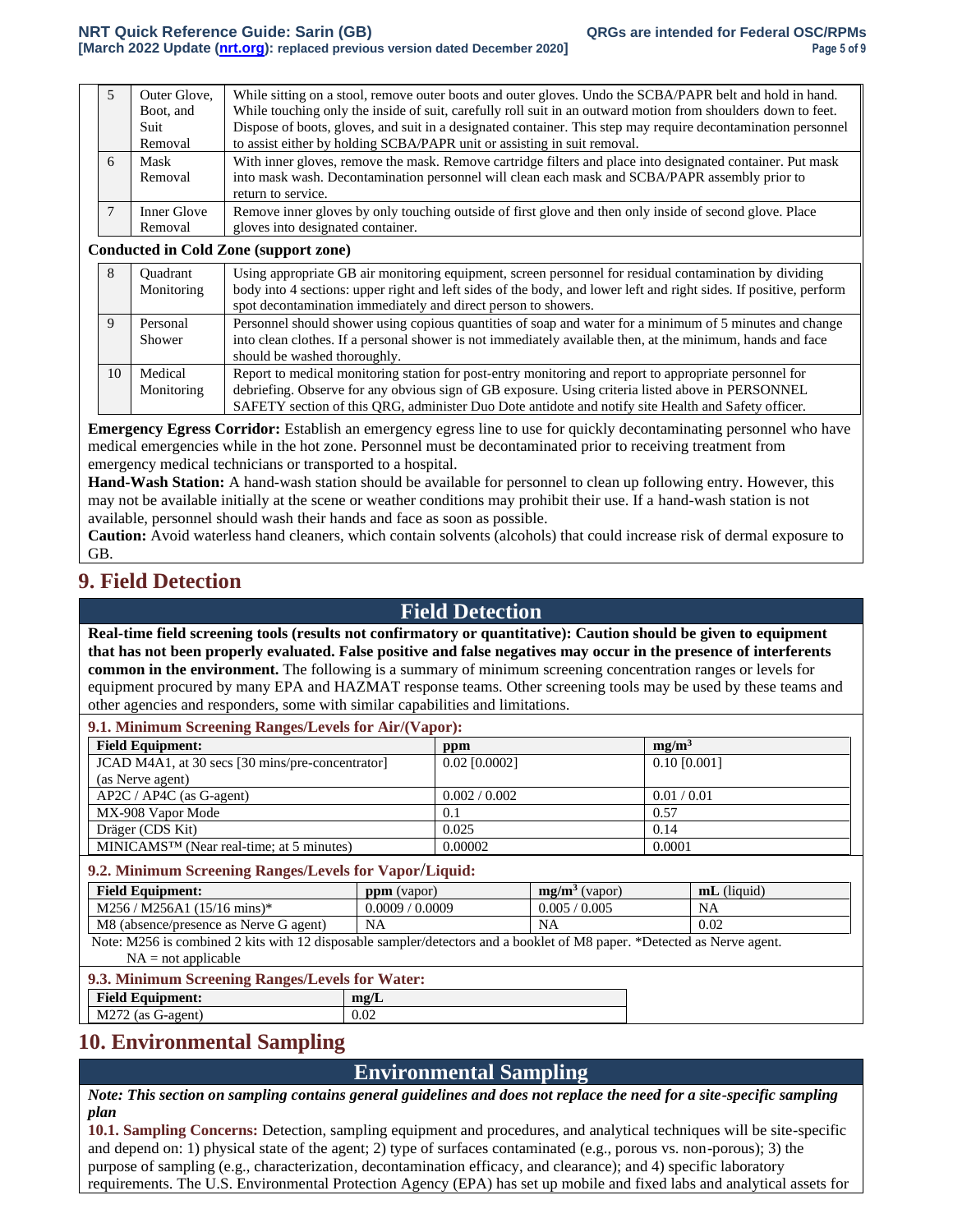chemical agent analysis of environmental samples under their Environmental Response Laboratory Network (ERLN), see ANALYSIS section below, [\(www2.epa.gov/emergency-response/environmental-response-laboratory-network\)](http://www2.epa.gov/emergency-response/environmental-response-laboratory-network). For questions on environmental sampling for GB call EPA/HQ-EOC at 202-564-3850.

**10.2. Sample Locations and Planning:** Initially consider air monitoring to ensure worker safety and to determine if there is a vapor plume that could impact other areas. Characterization sampling is initiated by targeted or judgmental sampling to identify "hot spots," potential agent flow paths, and media or objects potentially acting as sinks. Additional biased or random sampling can be used to determine the extent of potential contamination or to verify the efficacy of decontamination. More thorough probabilistic sampling (e.g., grid, statistical approach) may be required for the clearance phase or if there are large uncertainties about the area impacted or the amount released. Because GB has very low persistence on surfaces, ambient air sampling to help to "clear areas" should be included in the sampling plan.

**Note:** GB breaks down in most environmental conditions to numerous breakdown products, especially fluoride ion, methylphosphonic acid (MPA), and isopropyl methylphosphonic acid (IMPA), which may be used as markers to determine the extent of contamination of the parent GB. See ANALYSIS section below to ensure sampling procedures are compatible with all analytes. Some preparation techniques for both GB and its breakdown products are available in EPA's Sample Information Collection Documents [\(https://www.epa.gov/esam/sample-collection-information-documents-scids\)](https://www.epa.gov/esam/sample-collection-information-documents-scids). These provide general information regarding sampling procedures for different media, sampling supplies, sample size, container, holding time, preservation, packaging, and shipping, supporting collection of samples.

#### **10.3. Types of Samples:**

- **Air** (Vapors are heavier than air): Samples are collected using appropriate solid phase absorbent media (tubes) at breathing zone level (~5 ft.) to assess inhalation exposure. To assess off gassing from surfaces and at ground levels, collect air samples at  $~6$  in.
- **Water:** Water should be collected in appropriate containers with addition of appropriate de-chlorinating agents and preservatives to minimize GB degradation and hydrolysis prior to analysis.
- **Soil:** For localized "hot spot" areas where soil deposition may occur (i.e., neat liquid, aerosol or liquid droplets), surface soil samples should be taken from a non-vegetated area to a depth of less than one inch. Sub-surface soil samples are typically not necessary unless a large amount of liquid was poured on the ground, or if an underlying aquifer is endangered.
- **Surface Wipes:** Wipe samples are often desired to indicate absence of GB on non-porous surfaces. Concurrent air monitoring is recommended.

**Bulk:** For hot spot areas where liquid GB deposition may occur on porous surfaces (e.g., concrete, asphalt), actual pieces (chips) or cores of contaminated surface may be obtained using appropriate tools (scabbling, coring or drills) for subsequent laboratory extraction analysis. Bulk samples of suspected sink materials may be recommended to rule out secondary vapor phase disposition or absorption of GB into these materials. Concurrent air monitoring is recommended. **Other Sample Matrices:** Contact EPA/HQ-EOC at 202-564-3850 for sampling instructions.

# **11. Packaging/Shipping: CWA Environmental Samples for Site Characterization Packaging and Shipping: CWA Environmental Samples For Site Characterization**

The packaging and shipping of environmental samples potentially contaminated with a chemical warfare agent (CWA) would be subject to complex and restrictive regulations established primarily by DOT for ground transportation (49 CFR Parts 171-180), and by DOT, ICAO, and IATA for air transportation (in addition to other regulations by CDC, USPS, OSHA). Transportation of GB-contaminated waste for treatment and disposal is covered under the WASTE MANAGEMENT section below.

Samples can be collected from environmental media that include surface and subsurface soil, groundwater, surface water, drinking water, dust, air, and solids other than soil (e.g., building materials). Given the wide range of potential environmental media and complex regulatory requirements, the approach would likely be situationally dependent. **CAUTION:** Environmental samples potentially contaminated with CWA should not be introduced into commercial

transportation as an undeclared hazardous material. Hazard classification, packaging, and hazard communication are the shipper's responsibility under DOT's Hazardous Materials Regulations (49 CFR Parts 171-180).

A summary of key packaging and shipping considerations for environmental samples with unknown concentrations of a potential unknown CWA is:

- Transport of pure GB is forbidden other than via military (Technical Escort Unit) transport in accordance with 49 CFR §173.7.
- If the collected sample contains or is suspected to contain hazardous materials, as defined in 49 CFR §171.8, the shipper must determine the appropriate UN ID Number, the Proper Shipping Name (PSN), and the Packing Group (PG) from the Hazardous Materials Table in 49 CFR §107.101. The table will then direct the shipper to the type of hazard and handling labels needed, the appropriate packaging (inner and outer packaging), and any special provisions.
- The designated shipper (EPA personnel or contractors) must be trained and certified according to the requirements found in 49 CFR §172.704 (a)(2) and/or by IATA Dangerous Goods (DG) 1.5 requirements for shipments by air.
- Contact the sample-receiving laboratory to determine if they have additional packaging, shipping, or labeling requirements.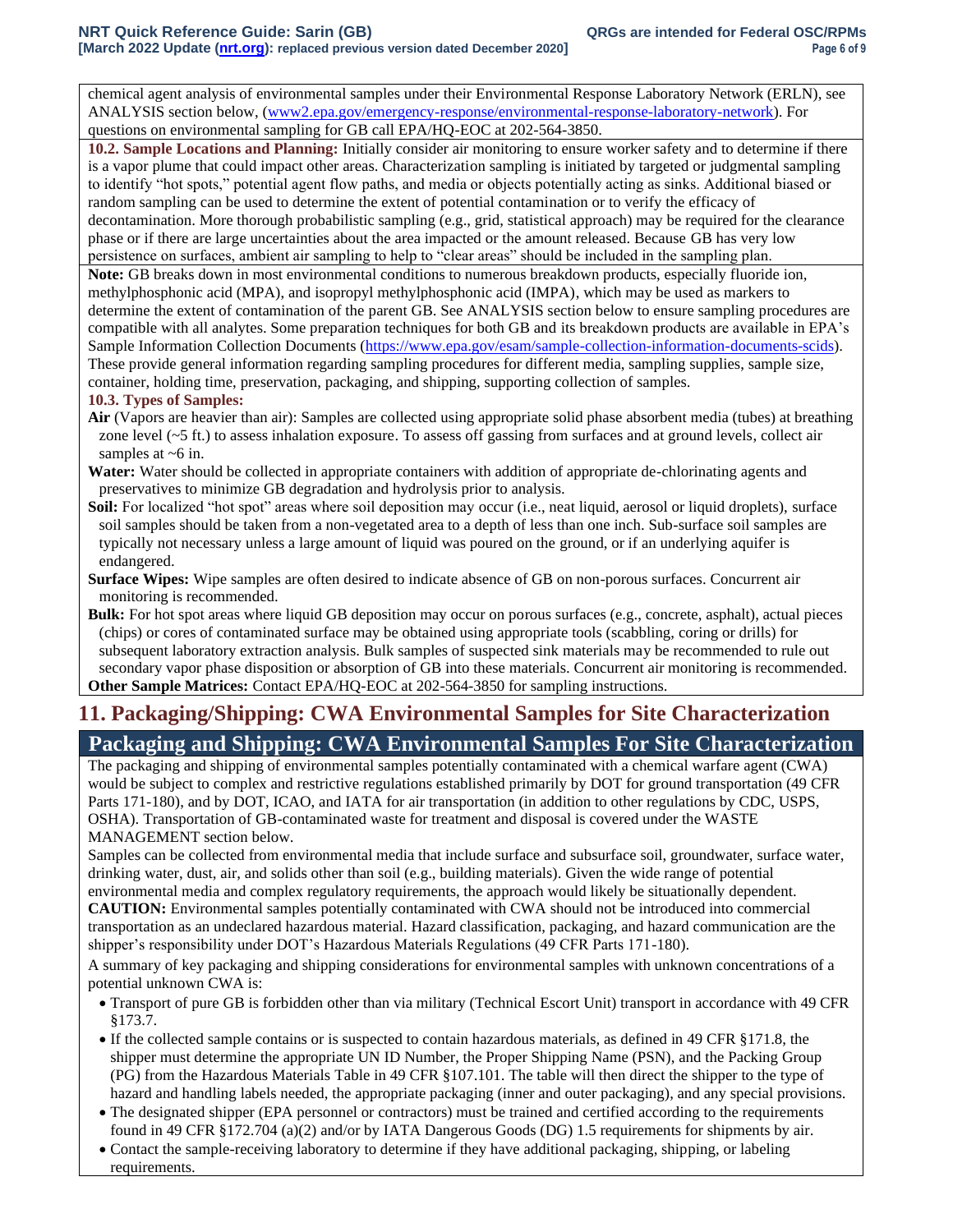Note that there is no UN ID for GB listed in the Hazardous Materials Table (49 CFR §172.101). Therefore, the most likely classification would be UN3381, Toxic by inhalation liquid, n.o.s. with an LC50 lower than or equal to 200 mL/m<sup>3</sup> and saturated vapor concentration greater than or equal to 500 LC50, PG I. In the US, non-bulk packaging would then be in accordance with 49 CFR §173.226.

**Use of Mobile labs:** Another consideration would be use of an on-site mobile laboratory for CWA analysis. This could eliminate the shipper's responsibility for transporting the collected samples containing a substance that might be considered forbidden for transport by air or a hazardous material or DG by ground or air transport to an off-site laboratory. In addition, there may be public concern about shipping samples off-site, or reluctance of commercial shipping companies to accept and transport samples from a known CWA-contaminated site. EPA maintains mobile laboratory assets (PHILIS mobile laboratories: [https://www.epa.gov/emergency-response/philis-portable-high](https://www.epa.gov/emergency-response/philis-portable-high-throughput-integrated-laboratory-identification-system)[throughput-integrated-laboratory-identification-system\)](https://www.epa.gov/emergency-response/philis-portable-high-throughput-integrated-laboratory-identification-system) in NJ and CO that are capable of analyzing CWAs, including GB, in environmental matrices, down to health-based risk clearance levels. Access to the PHILIS mobile labs for a CWA incident can be obtained from EPA HQ/EOC at 202-564-3850. EPA also has access to the US Army CBRNE assets, including shipping and analysis, through inter-agency agreements as described in the COORDINATION WITH OTHER AGENCIES section below.

## **12. Analysis**

## **Analysis**

**CAUTION: Many labs may not be able to perform analysis on all matrices (e.g., wipes and soil).** Few laboratories currently have the capability to determine GB, particularly for large numbers of samples and for the various types of environmental media. EPA's ERLN labs [\(www2.epa.gov/emergency-response/environmental-response-laboratory](http://www2.epa.gov/emergency-response/environmental-response-laboratory-network)[network\)](http://www2.epa.gov/emergency-response/environmental-response-laboratory-network) that are specially trained and equipped for the analysis of GB, will use sample prep and analytical methods from EPA's Environmental Sampling and Analytical Methods (ESAM) Programs [\(https://www.epa.gov/esam\)](https://www.epa.gov/esam). For access to the nearest ERLN laboratory specially trained and equipped for GB analysis, and methods provided in EPA's ESAM, contact EPA/HQ-EOC at 202-564-3850. The ERLN also maintains EPA's Compendium of Environmental Testing Laboratories (CETL), a database of commercial, federal, state, and academic laboratories, which can be queried for specific analyses and matrices. Analysis on environmental matrices for toxic organics, metals, biological and radiological agents, as well as several of the CWAs, including GB and its breakdown products, can be obtained by querying the database of laboratories listed in EPA's CETL, [\(https://cfext.epa.gov/cetl/lblogin.cfm?action=None\)](https://cfext.epa.gov/cetl/lblogin.cfm?action=None); prior registration for access to CETL website is necessary.

# **13. Coordination with Other Agencies: CWA Field Activities**

# **Coordination With Other Agencies: CWA Field Activities**

Numerous agencies other than EPA may be involved in a chemical agent response incident. Every attempt should be made to integrate assets and design a uniform approach to sampling procedures, quality assurance, and data sharing. Every attempt should be made to coordinate activities, share data, and maintain chain-of-custody integrity throughout all phases of the response, amongst all agencies involved.

**Civilian:** The National Guard Civil Support Team (CST) and the U.S. Coast Guard "Strike Teams" deploy survey teams, response vehicles, and mobile labs to hazardous chemical incidents throughout the United States. Many CSTs and Strike Teams have the capabilities to sample, prepare, and analyze certain types of environmental samples for CWA analysis. CSTs have analytical equipment that can provide screening or presumptive data results for CWAs. The OSC should discuss site-specific types of samples, data quality, and chain-of-custody requirements with Strike Teams and CSTs before integrating their capabilities into the overall CWA response. Other agencies, such as the FBI, may be present onsite preforming tasks, such as evidence retrieval, which are specific for their agency.

**Military:** EPA's Special Teams (ERT and CMAD) have access to Department of Defense (DOD) assets through Inter-Agency Agreements (IAA) with the US Army's Combat Capabilities Development Command, Chemical Biological Center (CBC) at Aberdeen Proving Ground, MD. The CBC has expertise and deployable assets for CWA air monitoring (i.e., MINICAMS™), sampling, analysis, decontamination, and waste transport and disposal through their ongoing demilitarization activities at former chemical agent munitions facilities in the US and abroad.

Access to EPA's IAA for support to Federal OSCs at a CBRN response or incident can be arranged through EPA/HQ-EOC at 202-564-3850. Consultation or training for EPA personnel and partners that do not need to go through EPA/HQ-EOC can be arranged via the IAA with EPA's ERT- Special Team at 732-321-6660. Additional CBRNE support can be obtained via the IAA with EPA's CMAD - Special Team, including support for chemical, biological, and radiological agent response through EPA/HQ-EOC at 202-564-3850.

# **14. Environmental Decontamination/Cleanup**

## **Environmental Decontamination/Cleanup**

### **14.1. Decontamination/Cleanup Planning:**

Once site controls are in place, develop a site-specific decontamination/cleanup plan. Environmental decontamination may require a "tiered approach" using a variety of techniques and products. Call EPA/HQ-EOC at 202-564-3850 for more information.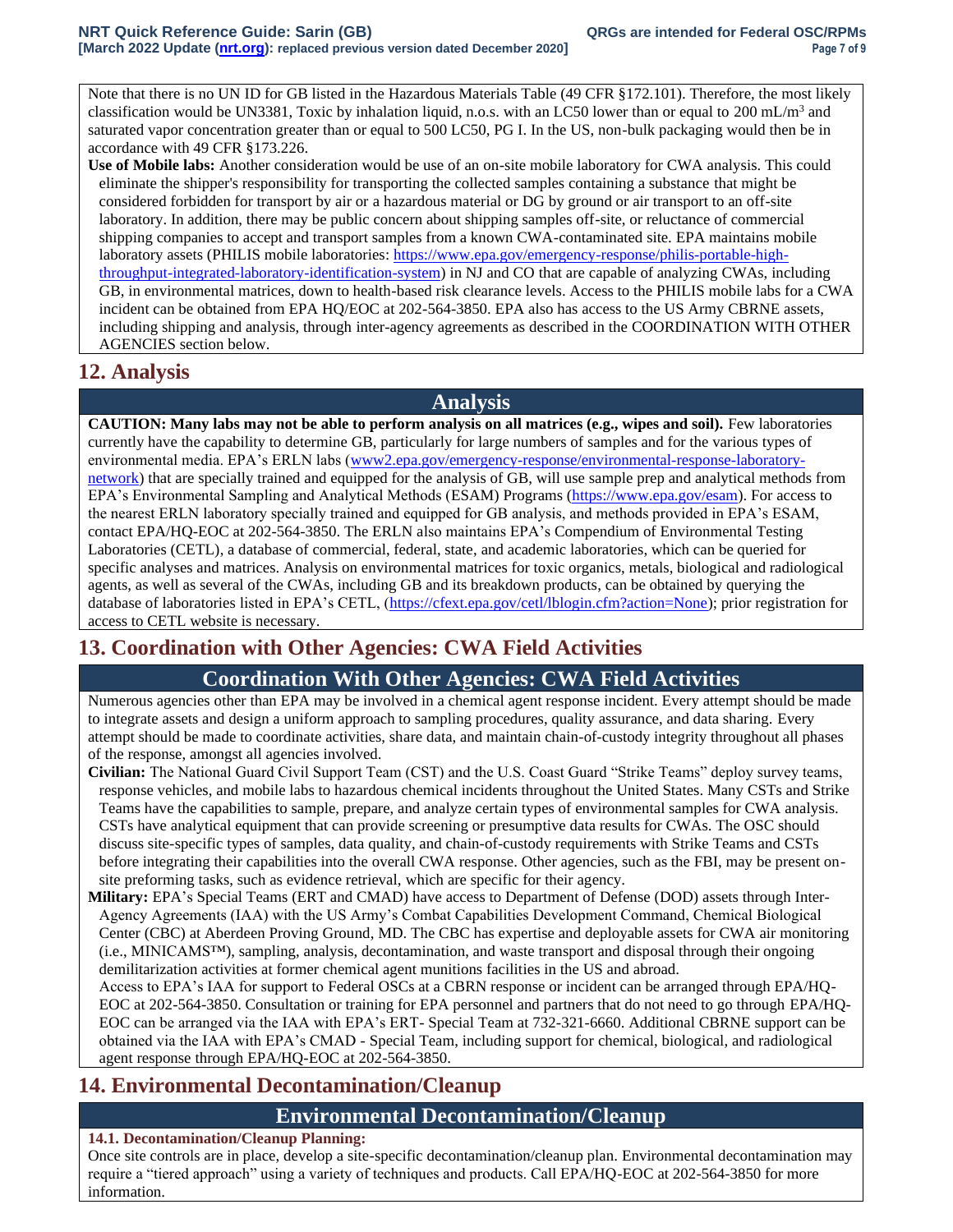**General Considerations:** A cost vs. benefit evaluation should be undertaken for each decontamination strategy and approach that considers public safety, total cost, impact on the area, wastes generated, time the area or item will be inaccessible and/or out of service, as well as any socio-economic, public health, and/or security impacts that may result. Large volumes of decontamination wastes may be generated that will need to be collected, treated, and disposed of properly. Waste handling and disposal must be addressed as early in the decontamination and cleanup process as possible (see WASTE MANAGEMENT section below).

- **Disposal Option:** The urgency to restore an area or item as quickly as possible may result in the outright and timely removal and disposal of contaminated materials. Certain materials may be impacted by the decontamination products, and/or may be cheaper to discard and replace than to decontaminate and restore.
- **Monitored Natural Attenuation:** GB degrades via natural processes. Environmental monitoring must be maintained during decontamination and recovery phases. Monitored natural attenuation may require institutional controls (e.g., access restriction and contaminant containment measures). The time to achieve clearance must be considered in the overall cost/benefit evaluation. This option is more passive than other options but is non-destructive to materials.
- **Fix-in-Place Option:** The contaminated area may be resistant to decontamination products or may be unable or impractical to be treated. Physical barriers can be used to immobilize the contamination and prevent it from coming into contact with the environment or the public. This can be a temporary or permanent solution.

#### **14.2. Decontamination Strategy:**

A decontamination strategy can be developed by designating contaminated areas into five broad categories: 1) surfaces or hot spots, 2) large volumetric spaces, 3) sensitive equipment or items, 4) aqueous solutions, and 5) water systems. Areas in each category may be treated using one or more unique decontamination processes in a tiered approach to the overall sitespecific decontamination strategy.

#### **Cautions:**

- Decontamination products may have unique safety/PPE requirements due to their own toxicity or that of breakdown products during use (e.g., use of bleach results in release of chlorine vapors). Strong oxidizers, such as hypochlorite, may react violently with organics.
- Dirt, grime, and other coatings (organic load) can reduce the efficacy of decontamination; pre-cleaning surfaces with soap and water may be needed before the application of decontamination formulations but resulting pre-cleaning rinsates require containment to avoid agent spread.

For GB decontamination information, contact the EPA/HQ-EOC at 202-564-3850.

- **Surfaces/Hot Spots:** This category is for areas smaller in size but with higher levels of agent contamination. They may require more rigorous decontamination products and methods. Excess GB liquid should be absorbed using, e.g., vermiculite or dry sand, and transferred into a sealed container and disposed according to WASTE MANAGEMENT section below. Decontamination of remaining GB occurs mainly through hydrolysis, which occurs faster at high pHs, although other mechanisms may cause and/or catalyze (speed up) GB destruction. Application of the following decontamination solutions and formulations may be efficacious by following applicable manufacturers' directions.
	- 1) Hypochlorite-containing solutions: Hypochlorite can be corrosive to certain surfaces and materials and should be rinsed thoroughly afterwards. Household bleach solutions (≥5% sodium hypochlorite) are effective for GB with efficacy achieved with contact time of 15-60 minutes depending on surface material. Calcium hypochlorite, present in commercial products, such as HTH (10% hypochlorite solution), is better for surfaces with high concentrations of liquids in localized areas. Note that lowering the pH of hypochlorite solutions is not required and may be counterproductive.
	- 2) Hydroxide (e.g., sodium, potassium 10% solution) reacts rapidly with GB, but solutions are very damaging to many surfaces and should be rinsed thoroughly after use.
	- 3) Other high pH solutions, such as sodium carbonate (10% solution), have been shown to decontaminate surfaces but slower than decontamination with sodium or potassium hydroxide, which have higher pH.
	- 4) Proprietary decontamination technologies such as EasyDecon DF-200®, Decon7 (D7), Dahlgren Decon®, CASCAD®, Decon Green®, or L-Gel® have been shown to be effective against GB on the order of minutes to hours, but not all have been thoroughly tested. Availability, cost, and the need for specialized equipment to apply the decontaminant may limit their use early in the response.

**Large Volumetric Spaces:** This category is for areas larger in size but with lower levels of agent contamination. These areas may require less aggressive but more broadly applied decontamination products and methods.

- 1) Monitored Natural Attenuation is more passive than other decontamination options and is non-destructive to materials. This option may be preferable given the scope and severity of contamination, especially given GB's relative high volatility.
- 2) Forced or Hot Air ventilation methods are recommended for vapor plume contamination or low surface concentration of GB in large volumetric spaces, including HVAC systems, or open areas; efficacy may be typically achieved in hours to days with less waste and adverse impacts to materials. Capture technologies, such as activated carbon containing air filters, would be required to prevent transfer of the GB vapor to the outside environment or prevent recirculation into other surrounding spaces.
- 3) Fumigations with modified vaporous hydrogen peroxide (mVHP®; a combination of ammonia and hydrogen peroxide vapor) or chlorine dioxide (ClO2) are expected to be effective against GB. However, the time to implement